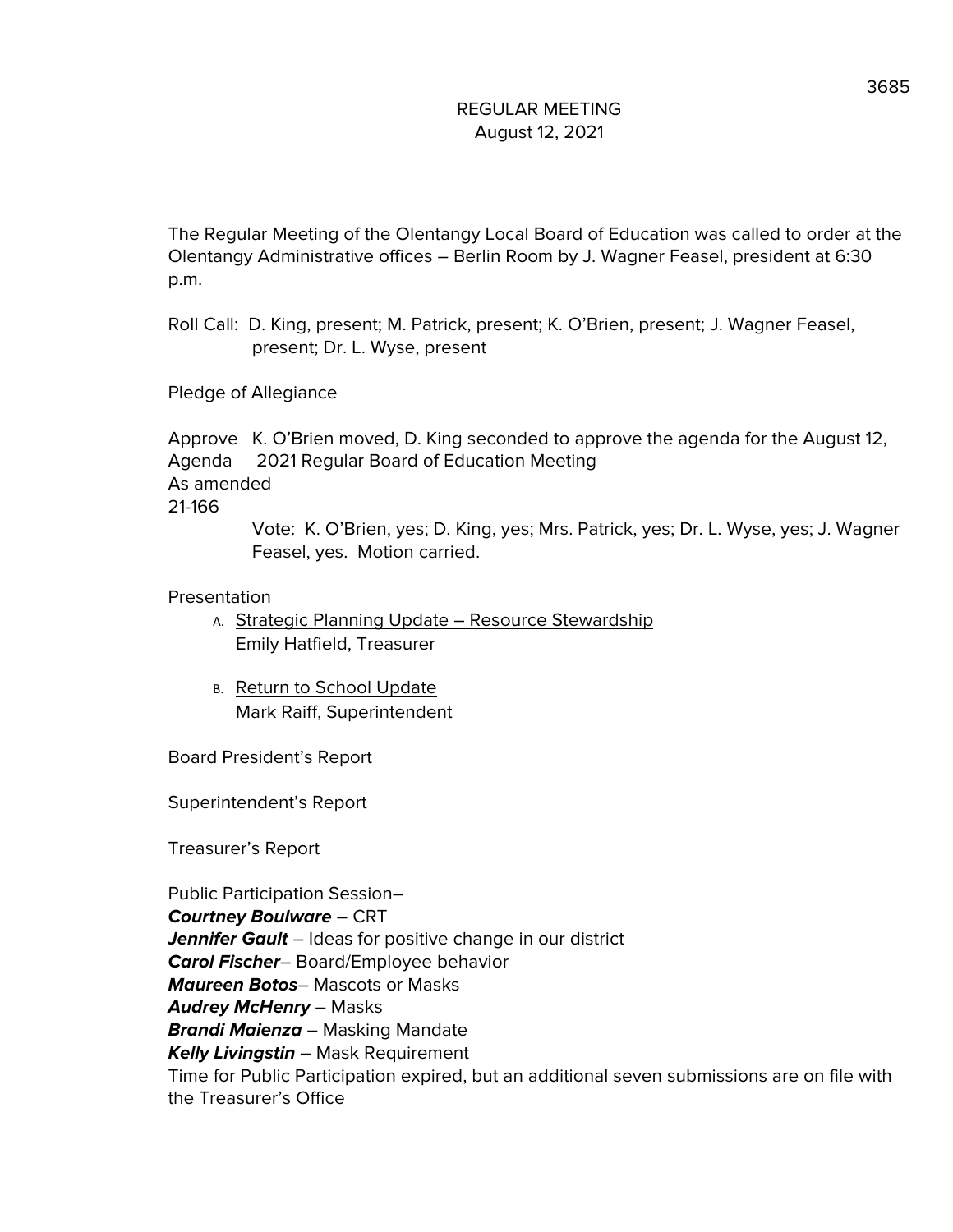Treasurer M. Patrick moved, K. O'Brien seconded to approve Treasurer's Action Items Action A & B Item A. Financials for June 2021 21-167

B. Approve Emergency Resolution to accept the material Terms of the one Ohio Subdivision Settlement.

#### **RESOLUTION**

### AN EMERGENCY RESOLUTION TO ACCEPT THE MATERIAL TERMS OF THE ONE OHIO SUBDIVISION SETTLEMENT PURSUANT TO THE ONE OHIO MEMORANDUM OF UNDERSTANDING AND CONSISTENT WITH THE TERMS OF THE JULY 21, 2021 NATIONAL OPIOID SETTLEMENT AGREEMENT

AN EMERGENCY RESOLUTION AUTHORIZING the Treasurer or Superintendent to execute the Participation Agreement for the OneOhio Subdivision Settlement with McKesson Corporation, Cardinal Health, Inc., and AmerisourceBergen Corporation ("Settling Distributors") pursuant to the OneOhio Memorandum of Understanding regarding the pursuit and use of potential opioid litigation settlement funds and consistent with the material terms of the July 21, 2021 proposed National Opioid Distributor Settlement Agreement available at https://nationalopioidsettlement.com/.

WHEREAS, the Olentangy Local School District Board of Education, Ohio (herein "Board") is a local subdivision formed and organized pursuant to the Constitution and laws of the State of Ohio; and

WHEREAS, the people of the State of Ohio and its communities have been harmed by misfeasance, nonfeasance and malfeasance committed by certain entities within the Opioid Pharmaceutical Supply Chain; and

WHEREAS, the State of Ohio, through its Attorney General, and certain Local Governments, through their elected representatives and counsel, are separately engaged in litigation seeking to hold Opioid Pharmaceutical Supply Chain Participants accountable for the damage caused by their misfeasance, nonfeasance and malfeasance; and

WHEREAS, the State of Ohio, through its Governor and Attorney General, and its Local Governments share a common desire to abate and alleviate the impacts of that misfeasance, nonfeasance and malfeasance throughout the State of Ohio; and

WHEREAS, the State and its Local Governments, subject to completing formal documents effectuating the Parties Agreements, have drafted and the Board has adopted, and hereby reaffirms its adoption of, a OneOhio Memorandum of Understanding

("MOU") relating to the allocation and the use of the proceeds of any potential settlements described; and

WHEREAS, the MOU has been collaboratively drafted to maintain all individual claims while allowing the State and Local Governments to cooperate in exploring all possible means of resolution; and

WHEREAS, the Board understands that an additional purpose of the MOU is to create an effective means of distributing any potential settlement funds obtained under the MOU between the State of Ohio and Local Governments in a manner and means that would promote an effective and meaningful use of the funds in abating the opioid epidemic throughout Ohio, as well as to permit collaboration and explore potentially effectuation earlier resolution of the Opioid Litigation against Opioid Pharmaceutical Supply Chain Participants; and

WHEREAS, nothing in the MOU binds any party to a specific outcome, but rather, any resolution under the MOU requires acceptance by the State of Ohio and the Local Governments; and

WHEREAS a settlement proposal is being presented to the State of Ohio and Local Governments by distributors AmerisourceBergen, Cardinal, and McKesson (collectively the "Settling Distributors") to resolve governmental entity claims in the State of Ohio using the structure of the OneOhio MOU and consistent with the material terms of the July 21, 2021 proposed National Opioid Distributor Settlement Agreement; and

WHEREAS, Board wishes to agree to the material terms of the proposed National Opioid Distributor Settlement Agreement with the Settling Distributors (the "Proposed Settlement"):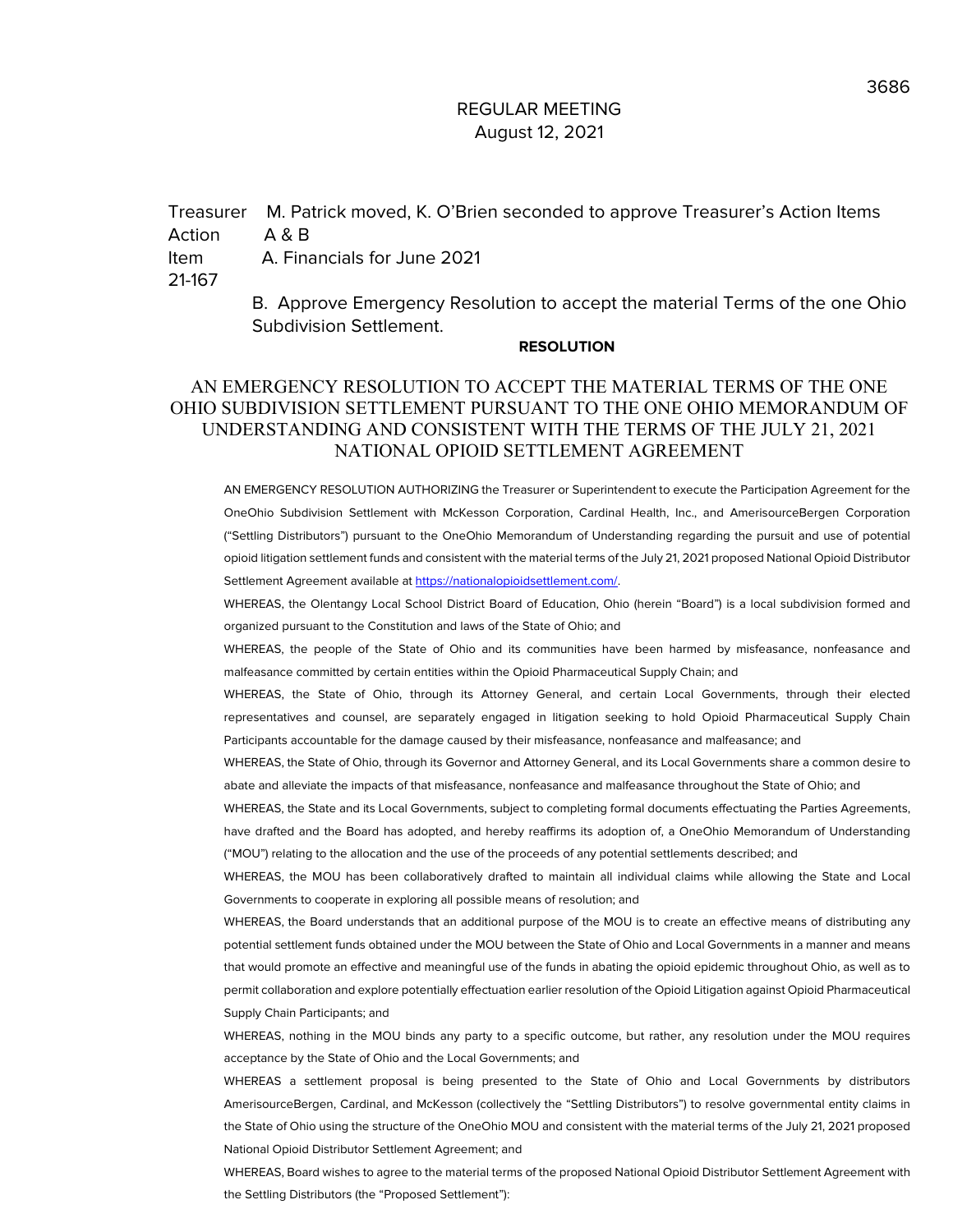NOW THEREFORE, BE IT ORDAINED BY THE BOARD OF EDUCATION OF THE OLENTANGY LOCAL SCHOOL DISTRICT OF DELAWARE AND FRANKLIN COUNTIES, OHIO.

Section 1. That the district Treasurer or Superintendent is authorized to accept the Proposed Settlement on behalf of Board, pursuant to the terms of the OneOhio MOU.

Section 2. That it is found and determined that all formal actions of the Board relating to the adoption of this resolution were adopted in an open meeting of this Board, and that all deliberations of this Board and any of its committees that resulted in such formal action, were in meetings open to the public, in compliance with all legal requirements.

### **XI. Superintendent Action Items**

- Supt. M. Patrick moved, K. O'Brien seconded; to approve the following
- Action Superintendent

Items Action Items A - B

21-168

### A. Specific Human Resource Items — Certified Staff

- 1. Accept, with regret, for the purpose of retirement, the following certified resignation: **Haines, Jeana H**., Cheshire Elementary School, Grade 5, effective July 31, 2021
- 2. Accept, with regret, the following administrative resignation: **lmmelt, Devon J**., Olentangy Schools, Public Information Coordinator, effective August 10, 2021
- 3. Accept, with regret, the following certified resignations: **Cooper, Benjamin J.,** Liberty High School, Intervention Specialist-SLC, effective at the end of the2020-2021

school year

**Karst, Emily M.,** Wyandot Run Elementary School, Music, effective at the end of the 2020-2021 school year

**Thorp, Rachel A.,** Alum Creek Elementary School, Grade 3, effective at the end of the 2020-2021 school year

4. Accept the following supplemental resignations: **Althoff, Craig A.,** Orange Middle School, Grade 7 Assistant Football Coach, Fall Season, Full Contract

**Farghalie, Mamdouh M.,** Liberty High School, Boys Assistant Soccer Coach, Fall Season, Full Contract

**Fulper, Megan R**., Alum Creek Elementary School, Building Leadership Team, All Year, Full Contract

**Henesy, Jonathan A**., Liberty High School, Boys Assistant Soccer Coach, Fall Season, Full Contract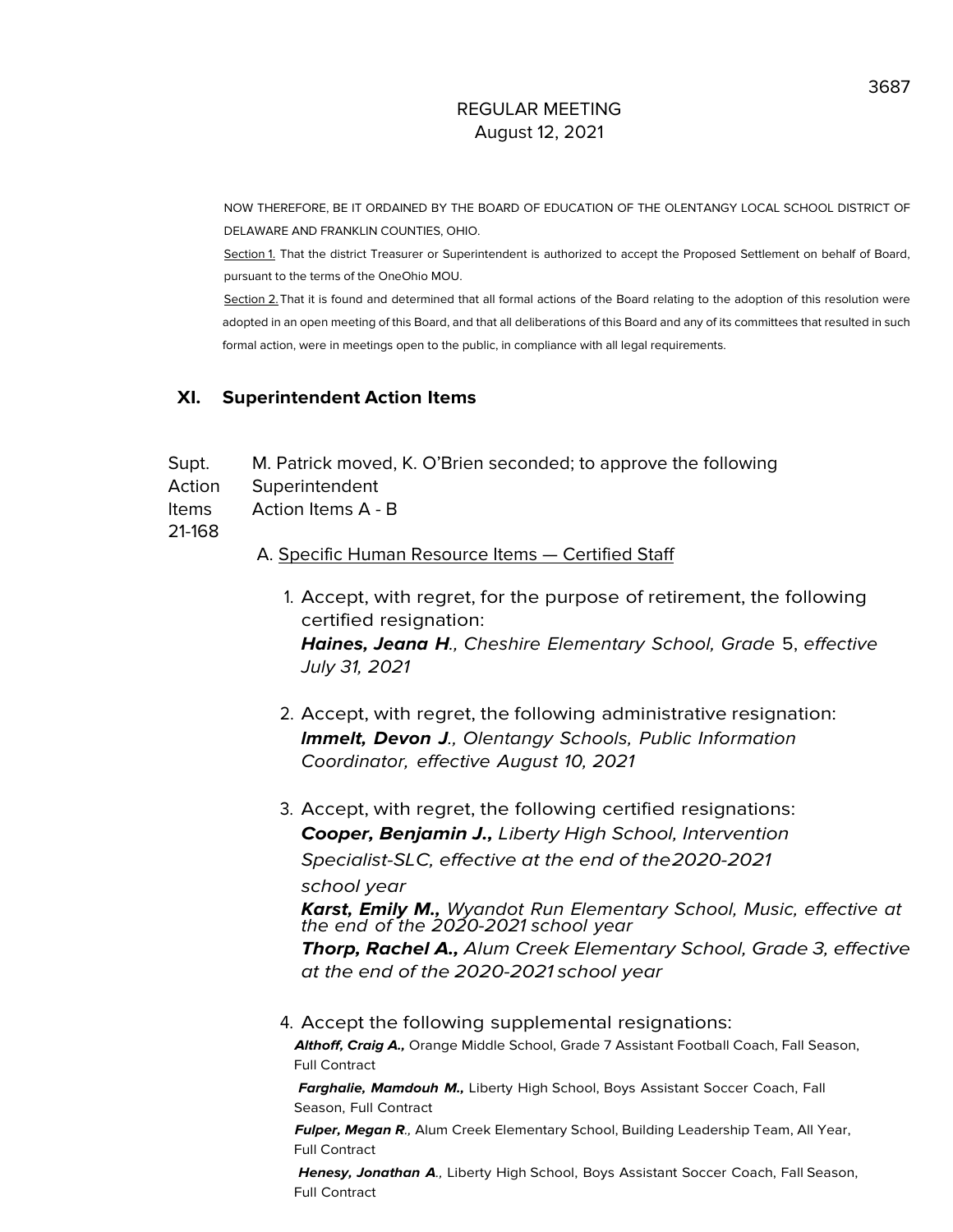**Johnson, Joshua L**., Orange Middle School, Grade 8 Head Football Coach, Fall Season, Full Contract

**Karst, Emily M**., Wyandot Run Elementary School, Diversity Liaison, All Year, Full Contract

5. Approve the following certified unpaid leaves of absence: **Good, Joy R**., Berkshire Middle School, Grade 8, effective for the 2021-2022 school year

**Guynes, Jamie A.,** Olentangy High School, Intervention Specialist, effective for the 2021-2022 school year

- 6. Approve certified re-employment for the 2021-2022 school year: **McCray, Jane M.,** Olentangy Schools, School Nurse, effective August 16, 2021
- 7. Approve certified employment for the 2021-2022 school year, specifically conditioned on and subject to successful background checks, receipt and final administrative review of all application records, and receipt of all other necessary documentation:

| <b>Employee Name</b>  | Position                       | Location    | Eff. Date | Salary<br>Term      |
|-----------------------|--------------------------------|-------------|-----------|---------------------|
| Cunningham, Brock A.  | English                        | <b>OBHS</b> | 08/16/21  | 1-Year \$70,278.00  |
| Eggleston, Lauren J.  | Intervention Specialist, SLC   | <b>OLHS</b> | 08/16/21  | 1-Year \$54,446.00  |
| Harris, Allison C.    | World Language, French         | <b>OBMS</b> | 08/16/21  | 1-Year \$ 21,764.50 |
| Hipsher, Christian B. | <b>Business</b>                | <b>OOHS</b> | 08/16/21  | 1-Year \$45,270.00  |
| Holben, Ann M.        | Family & Consumer Science      | <b>OOHS</b> | 08/16/21  | 1-Year \$70.278.00  |
| Korn, Bailey C.       | Grade 1                        | <b>LTES</b> | 08/16/21  | 1-Year \$45,270.00  |
| Malcolm, Hillary E.   | <b>Intervention Specialist</b> | <b>OHS</b>  | 08/16/21  | 1-Year \$66,055.00  |
| Sheppard, Nina K.     | Grade 6                        | <b>OOMS</b> | 08/16/21  | 1-Year \$43.529.00  |
| Shoemaker, Kathryn M. | Grade 3                        | <b>ACES</b> | 08/16/21  | 1-Year \$56,475.00  |
| Smith, Caitlin M.     | Grade 7                        | <b>OLMS</b> | 08/16/21  | 1-Year \$43,529.00  |
| Thomas, Anita G.      | Science                        | <b>OOHS</b> | 08/16/21  | 1-Year \$58,786.00  |
| Thomas, Margaret L.   | Grade 5                        | <b>OCES</b> | 08/16/21  | 1-Year \$43,529.00  |
| Wellman, Sarah J.     | Music                          | <b>WRES</b> | 08/16/21  | 1-Year \$ 61,833.00 |
| Werts, Courtney J.    | Kindergarten                   | <b>OMES</b> | 08/16/21  | 1-Year \$48,470.00  |
|                       |                                |             |           |                     |

8. Approve certified New Teacher Academy stipend (\$150 maximum) for each new staff member, paid through memorandum billing, for the 2021-2022 school year:

| Cunningham, Brock A.  | Sheppard, Nina K.     |
|-----------------------|-----------------------|
| Eggleston, Lauren J.  | Shoemaker, Kathryn M. |
| Harris, Allison C.    | Smith, Caitlin M.     |
| Hipsher, Christian B. | Thomas, Anita G.      |
| Holben, Ann M.        | Thomas, Margaret L.   |
| Korn, Bailey C.       | Wellman, Sarah J.     |
| Malcolm, Hillary E.   | Werts, Courtney J.    |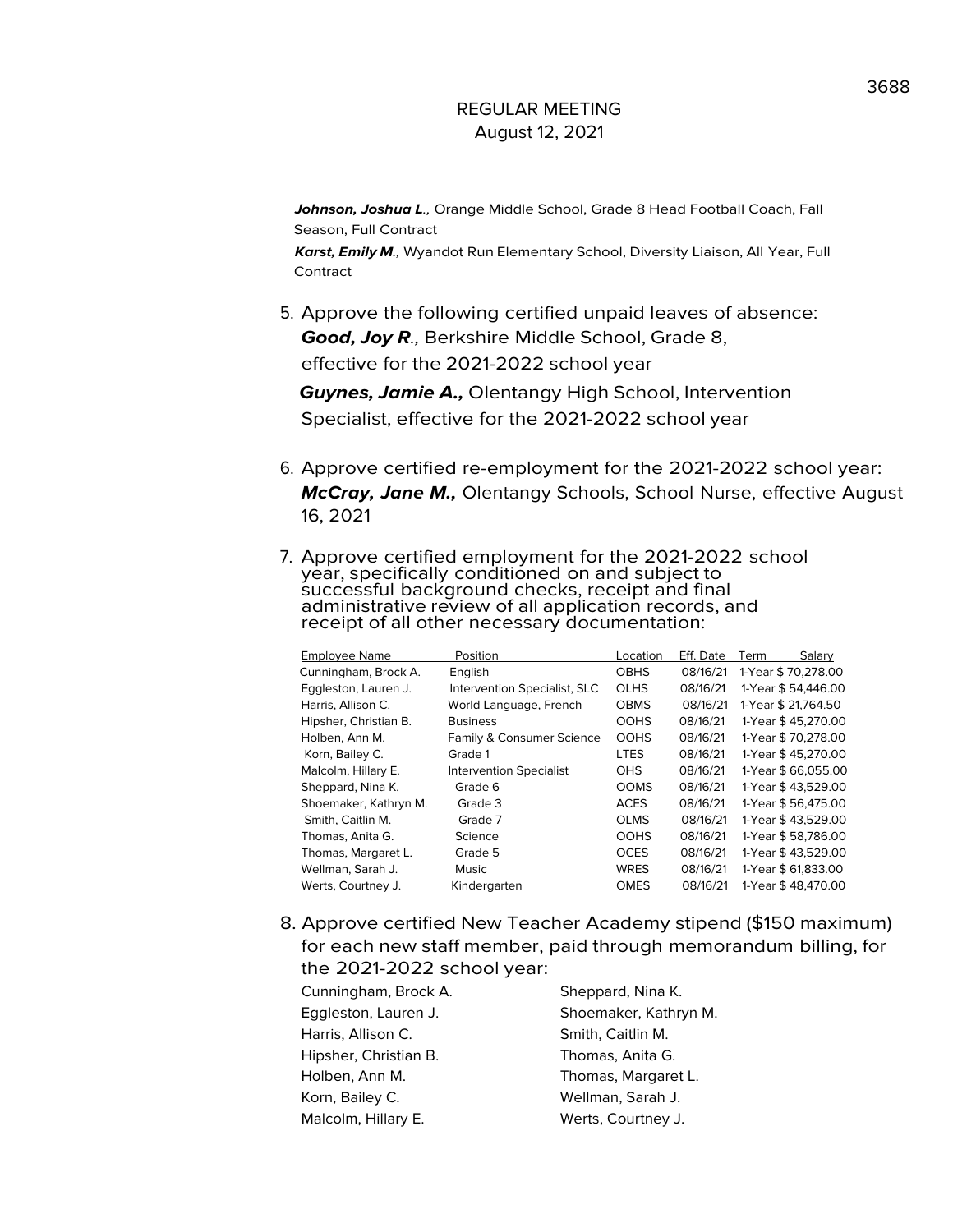#### 9. Approve certified positions paid through memorandum billing

| <b>Employee Name</b>                                           | Position/Location      | Total             | Salary   |            |  |  |  |
|----------------------------------------------------------------|------------------------|-------------------|----------|------------|--|--|--|
|                                                                |                        | Hours             | Per Hour | Total      |  |  |  |
| <b>Home Instruction</b>                                        |                        |                   |          |            |  |  |  |
| Donovan, Shannon M.                                            | <b>Instructor SMES</b> | 120.00            | \$25.00  | \$3.000.00 |  |  |  |
| Wilson, Amanda L.                                              | <b>Instructor OMES</b> | 100.00            | \$25.00  | \$2,500.00 |  |  |  |
| <b>OPDA Course -Sandford &amp; Harmony SEL K-5</b>             |                        |                   |          |            |  |  |  |
| Arie, Diana C.                                                 | Instructor JCES        | 1.00              |          | \$400.00   |  |  |  |
| <b>OPDA Course - Yoga &amp; Mindfulness Course (Fall 2021)</b> |                        |                   |          |            |  |  |  |
| Arie, Diana C.                                                 | Instructor JCES        | 1.00              |          | \$400.00   |  |  |  |
| <b>Summer Special Education Services (IEP Writing)</b>         |                        |                   |          |            |  |  |  |
| Boehm, Tara D.                                                 | Instructor OCES        | 10.00             | \$25.00  | \$250.00   |  |  |  |
| Gallmeyer, Kelly N.                                            | <b>Instructor OHS</b>  | 1.00 <sub>1</sub> | \$25.00  | \$25.00    |  |  |  |
| Green, Renee N.                                                | <b>Instructor ACES</b> | 10.00             | \$25.00  | \$250.00   |  |  |  |
| Holly, Kelly R.                                                | <b>Instructor OHS</b>  | 5.00              | \$25.00  | \$125.00   |  |  |  |
| Walden, Brock D.                                               | Instructor OHS         | 6.00              | \$25.00  | \$150.00   |  |  |  |

10. Approve supplemental contract employment for the 2020-2021 school

year/season, specifically conditioned on and subject to successful background checks, receipt and final administrative reviewof all application records and receipt of all other necessary documentation. Employment also is specifically conditioned on and subject to the activity/season occurring, with proration in the event of partial performance as determined by the administration and the supplemental committee

**Foster, Meaghan M.,** Oak Creek Elementary School, All Year, Elementary Enrichment Advisor, Group 1/3 of 8, Step 3 at \$665.61 total

11. Approve supplemental contract employment for the 2021-2022 school year/season, specifically conditioned on and subject to successful background checks, receipt and final administrative review of all application records and receipt of all other necessary documentation. Employment also is specifically conditioned on and subject to the activity/season occurring, with proration in the event of partial performance as determined by the administration and the supplemental committee

| Supplemental Area                  | Coach / Advisor                  | Group Step      |          | Amount     | Season   |
|------------------------------------|----------------------------------|-----------------|----------|------------|----------|
| <b>Advisors</b>                    |                                  |                 |          |            |          |
| Art Club Advisor OHS               | Walker, Megan J.                 | 11              | 11       | \$871.00   | All Year |
| Broadcast Producer Advisor OHS     | Risaliti, Laura K.               | 6               |          | \$2,829.00 | All Year |
| Forensics Advisor OHS              | Chubb, Natalie L.                | 7               | 6        | \$3,482,00 | All Year |
| French Club Advisor OHS            | Gavula, Eric R.                  | 1/2 of 11 14    |          | \$435.50   | All Year |
| French Club Advisor OHS            | Lammers, Pascale                 | $1/2$ of 11 $9$ |          | \$413.50   | All Year |
| Freshman Class Advisor OHS         | Wolfe, Jordyn M.                 | 11              | 1        | \$479.00   | All Year |
| Freshman Class Mentor OHS          | Bowman, Erin E.                  | $1/3$ of $4$    | $\Omega$ | \$1,149.06 | All Year |
| Freshman Class Mentor OHS          | Fuchs, Samuel M.                 | $1/3$ of 4 3    |          | \$1,364.55 | All Year |
| Freshman Class Mentor OHS          | Weitthoff, Travis J.             | $1/3$ of 4 0    |          | \$1,149.06 | All Year |
| German Club Advisor OHS            | Krammes-Parsons, Stephanie L. 11 |                 | 4        | \$609.00   | All Year |
| In the Know Advisor OHS            | Lammers, Pascale                 | $1/2$ of $8$    | 6        | \$1,197.00 | All Year |
| In the Know Advisor OHS            | Palmer, Sarah K.                 | $1/2$ of $8$    | 3        | \$1,034.00 | All Year |
| Industrial Technology Advisor OHS  | Young, Jeffrey M.                | 11              | 5        | \$653.00   | All Year |
| Junior Class Advisor OHS           | Noday, Franchesca L.             | 8               | 1        | \$1,850.00 | All Year |
| National Honor Society Advisor OHS | Shaw, Stephen T.                 | 1/2 of 11       | $\Omega$ | \$217.50   | All Year |
| Supplemental Area (cont.)          | Coach / Advisor                  | Group           | Step     | Amount     | Season   |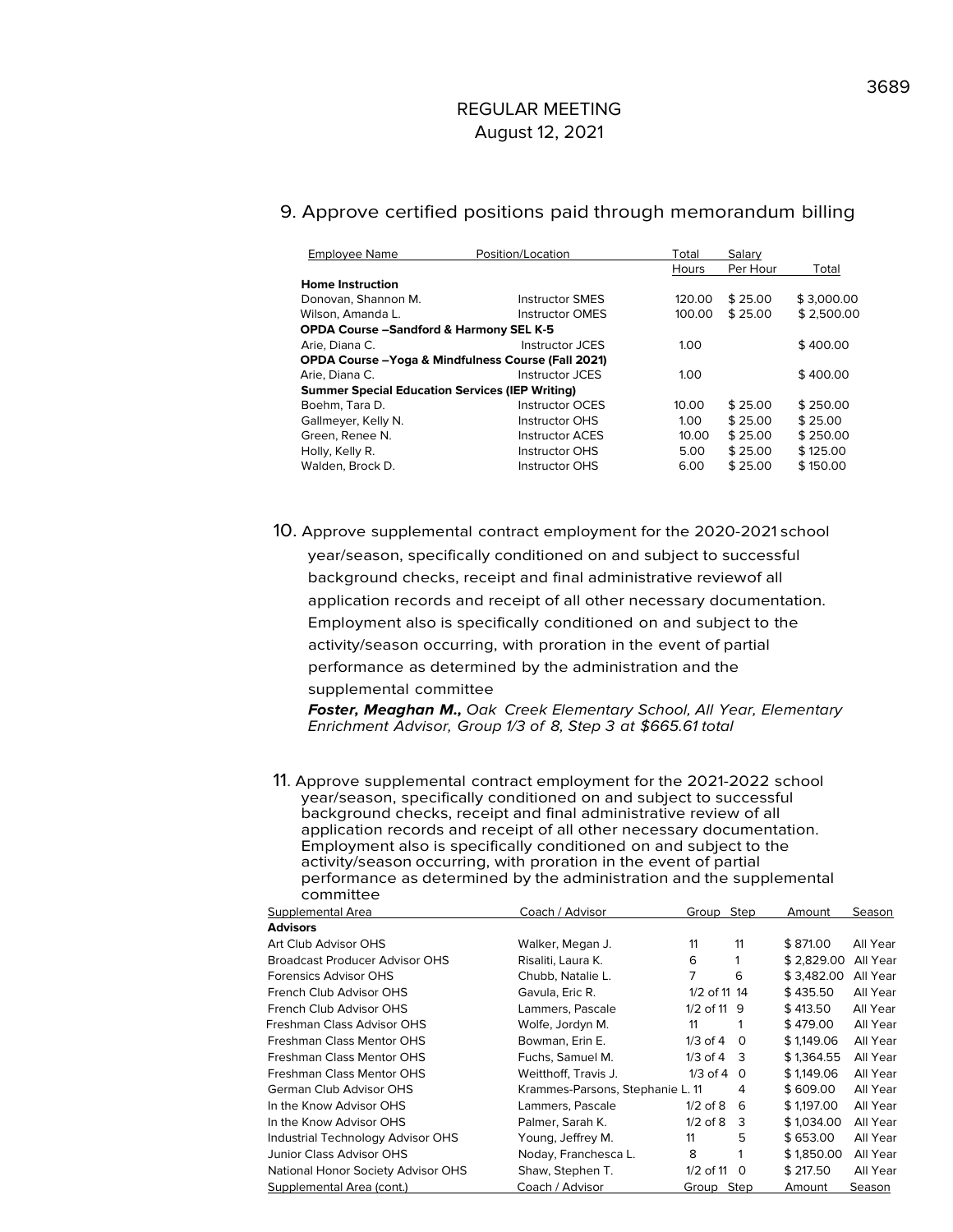National Honor Society Advisor OHS Young, 1988. School Newspaper Advisor OHS Reads, 1986. Science Olympiad Advisor OHS Angel, Sarah E. 17, 2012 Science Olympiad Advisor OHS Thomas Senior Class Advisor OHS Centa, Erin C. 1/2 of 9 13 \$ 1,197.00 All Year Senior Class Advisor OHS **Hamilton** Sophomore Class Advisor OHS 5a Spanish Club Advisor OHS Williams, Mia A. 11 9 & 11 9 & 12 827.00 Minutes and Mi Teen Advocate Advisor OHS 61.000 C Yearbook Advisor OHS **Roads** Art Club Advisor OLHS M. 11 2 32.00 M. Broadcast Producer Advisor OLHS 6 Forensics Advisor OLHS 6 Forensics Asst Advisor OLHS Manufacturer M French Club Advisor OLHS Frobose, Samantha R. 11 0 \$ 435.00 All Year Freshman Class Advisor OLHS **A.** Freshman Class Advisor OLHS Help Freshman Class Mentor OLHS **A.** Freshman Class Mentor OLHS https://2020.000 A. In the Know Advisor OLHS **Green** National Honor Society Advisor OLHS A. Orchestra/Strings Director OLHS **Bixler** School Newspaper Advisor OLHS 6 Senior Class Advisor OLHS **Zahran, Alessandra H. 17** Service Club Advisor OLHS **Bayer Club** Sophomore Class Advisor OLHS M Sophomore Class Advisor OLHS **Our 10 O** Spanish Club Advisor OLHS Buckley, The Buckley, The Buckley, The Buckley, The Buckley, The Buckley, The Buckley, The Buckley, The Buckley, The Buckley, The Buckley, The Buckley, The Buckley, The Buckley, The Buckley, The B Student Council Advisor OLHS 6 Vocal Music Accompanist OLHS **Reports** Vocal Music Director OLHS 6,659.00 All Years R. 4 24 5,659.00 All Years R. 4 24 5,669.00 All Years R. 4 24 5,659.00 All Years R. 4 24 5,669.00 All Years R. 4 24 5,669.00 All Years R. 4 24 5,669.00 A. Yearbook Advisor OLHS **Granada** Art Club Advisor OOHS Former Stephanie J. 11 8 54.00 Fr. Broadcast Producer Advisor OOHS Nicola French Club Advisor OOHS Haynes, Sarah S. 11 French Club Advisor OOHS Sa Freshman Class Advisor OOHS 56 Freshman Class Mentor OOHS **D** German Club Advisor OOHS Jesup, Kelly R. 11 In the Know Advisor OOHS 5 Industrial Technology Advisor OOHS Clands Junior Class Advisor OOHS **URITUS** Literacy Magazine Advisor OOHS H Model United Nations Advisor OOHS Dutrow National Honor Society Advisor OOHS H Orchestra/Strings Director OOHS 6,2 School Newspaper Advisor OOHS Phillips, Range and Phillips, Range and Phillips, Range and Phillips, Range and P Robotics Club Advisor OOHS Bachmann, Bachmann, Bachmann, Bachmann, Bachmann, Bachmann, Bachmann, Bachmann, Bachmann, Bachmann, Bachmann, Bachmann, Bachmann, Bachmann, Bachmann, Bachmann, Bachmann, Bachmann, Bachmann, Bachm Science Olympiad Advisor OOHS Ja Senior Class Advisor OOHS Cable, Kelly A. 1/4 of 9 6 \$ 489.75 All Year Senior Class Advisor OOHS Calland, Laura C. 1/4 of 9 6 \$ 489.75 All Year Senior Class Advisor OOHS **Phillips** Senior Class Advisor OOHS 51 Service Club Advisor OOHS **ODOM** Sophomore Class Advisor OOHS 65 Spanish Club Advisor OOHS Jackson Spanish Club Advisor OOHS Sink, Sonia L. 1998. Student Council Advisor OOHS Van Echo, Alexandra L. 8 4 % 2014 Teen Advocate Advisor OOHS 56 Vocal Music Director OOHS **Brooks** Yearbook Advisor OOHS **Phillips** Supplemental Area (cont.) Combined Amount Supplemental Area (cont.)

| oung, Jeffrey M.               | 1/2 of 11 0  |        | \$217.50                 | All Year             |
|--------------------------------|--------------|--------|--------------------------|----------------------|
| oads, Jessica E.               | 10           | 14     | \$1,306.00               | All Year             |
| ngel, Sarah E.                 | 1/2 of 10    | 1      | \$457.00                 | All Year             |
| homas, Ansley J.               | 1/2 of 10    | 1      | \$457.00                 | All Year             |
| enta, Erin C.                  | $1/2$ of $9$ | 13     | \$1,197.00               | All Year             |
| amilton, Whitney C.            | $1/2$ of $9$ | 13     | \$1,197.00               | All Year             |
| araullo, Shelley M.            | 11           | 7      | \$ 740.00                | All Year             |
| 'illiams, Mia A.               | 11           | 9      | \$ 827.00                | All Year             |
| enta, Erin C.                  | 10           | 1      | \$914.00                 | All Year             |
| oads, Jessica E.               | 6            | 13     | \$4,788.00               | All Year             |
|                                | 11           | 2      | \$522.00                 |                      |
| litchell, Shannon M.           | 6            | 0      |                          | All Year<br>All Year |
| ranata, Rebecca I.             | 7            | 4      | \$2,612.00<br>\$3,047.00 | All Year             |
| Granata, Rebecca I.            |              |        |                          |                      |
| <b>AcCarty, Sarah M.</b>       | 8            | 1      | \$1,850.00               | All Year             |
| robose, Samantha R.            | 11           | 0      | \$435.00                 | All Year             |
| shworth, Jaime A.              | /2 of 11     | 2      | \$261.00                 | All Year             |
| olcombe, Sarah A.              | 1/2 of 11    | 2      | \$261.00                 | All Year             |
| shworth, Jaime A.              | $1/2$ of $4$ | 1      | \$1,850.00               | All Year             |
| Iolcombe, Sarah A.             | $1/2$ of 4   | 1      | \$1,850.00               | All Year             |
| reve, Mark J.                  | 8            | 3      | \$2,068.00               | All Year             |
| lejandro, Elizabeth A.         | 11           | 13     | \$871.00                 | All Year             |
| ixler, Jill A.                 | 5            | 23     | \$5,223.00               | All Year             |
| ranata, Rebecca I.             | 10           | 0      | \$871.00                 | All Year             |
| ahran, Alessandra H.           | $1/2$ of 9   | 4      | \$870.50                 | All Year             |
| axendale, Alison D.            | 9            | 7      | \$2,068.00               | All Year             |
| <b>cCarty, Sarah M.</b>        | 1/2 of 11    | 3      | \$283.00                 | All Year             |
| verbeck, Christa W.            | 1/2 of 11    | 2      | \$261.00                 | All Year             |
| uckley, Tifanie L.             | 11           | 3      | \$566.00                 | All Year             |
| rosse, Lydia C.                | 8            | 1      | \$1,850.00               | All Year             |
| obison, Shine W.               | 4            | 4      | \$4,353.00               | All Year             |
| 'Neal, Douglas R.              | 4            | 24     | \$5,659.00               | All Year             |
| ranata, Rebecca I.             | 6            | 7      | \$4,135.00               | All Year             |
| orney, Stephanie J.            | 11           | 8      | \$784.00                 | All Year             |
| icola, Brian R.                | 6            | 2      | \$3,047.00               | All Year             |
| aynes, Sarah S.                | 1/2 of 11    | 1      | \$239.50                 | All Year             |
| auder, Larissa R.              | 1/2 of 11    | 13     | \$ 435.50                | All Year             |
| ensibaugh, Tammy H.            | 11           | 8      | \$784.00                 | All Year             |
| utrow, Christine B.            | 4            | 3      | \$4,135.00               | All Year             |
| essup, Kelly R.                | 11           | 17     | \$871.00                 | All Year             |
| avinell, James K.              | 8            | 1      | \$1,850.00               | All Year             |
| haney, Lindsay M.              | 11           | 6      | \$696.00                 | All Year             |
| ritus, Samantha L.             | $1/2$ of $8$ | 9      | \$1,360.50               | All Year             |
| ecker, Rachel A.               | 10           | 1      | \$914.00                 | All Year             |
| utrow, Christine B.            |              |        | \$522.00                 | All Year             |
|                                | 11<br>11     | 2<br>9 |                          |                      |
| osgood, Leslie A.              |              |        | \$827.00                 | All Year             |
| ornett, Lori L.                | 5            | 18     | \$5,223.00               | All Year             |
| hillips, Kari E.               | 10           | 15     | \$1,306.00               | All Year             |
| achmann, Andrew B.             | 7            | 1      | \$2,394.00               | All Year             |
| anusz, Bethany L.              | 10           | 5      | \$1,088.00               | All Year             |
| able, Kelly A.                 | 1/4 of 9     | 6      | \$489.75                 | All Year             |
| alland, Laura C <mark>.</mark> | 1/4 of 9     | 6      | \$489.75                 | All Year             |
| hillips, Kari E.               | 1/4 of 9     | 4      | \$435.25                 | All Year             |
| tringer, Elizabeth A.          | 1/4 of 9     | 1      | \$353.75                 | All Year             |
| dom, Jenna T.                  | 9            | 2      | \$1,524.00               | All Year             |
| ornett, Lori L.                | 11           | 5      | \$653.00                 | All Year             |
| ackson, Angie M.               | 1/2 of 11    | 4      | \$304.50                 | All Year             |
| ink, Sonia L.                  | 1/2 of 11    | 11     | \$435.50                 | All Year             |
| an Echo, Alexandra L.          | 8            | 4      | \$2,176.00               | All Year             |
| ensibaugh, Tammy H.            | 10           | 13     | \$1,306.00               | All Year             |
| rooks, Cheryl E.               | 4            | 21     | \$5,659.00               | All Year             |
| hillips, Kari E.               | 6            | 16     | \$4,788.00               | All Year             |
| <u>oach / Advisor</u>          | Group Step   |        | <u>Amount</u>            | <u>Season</u>        |
|                                |              |        |                          |                      |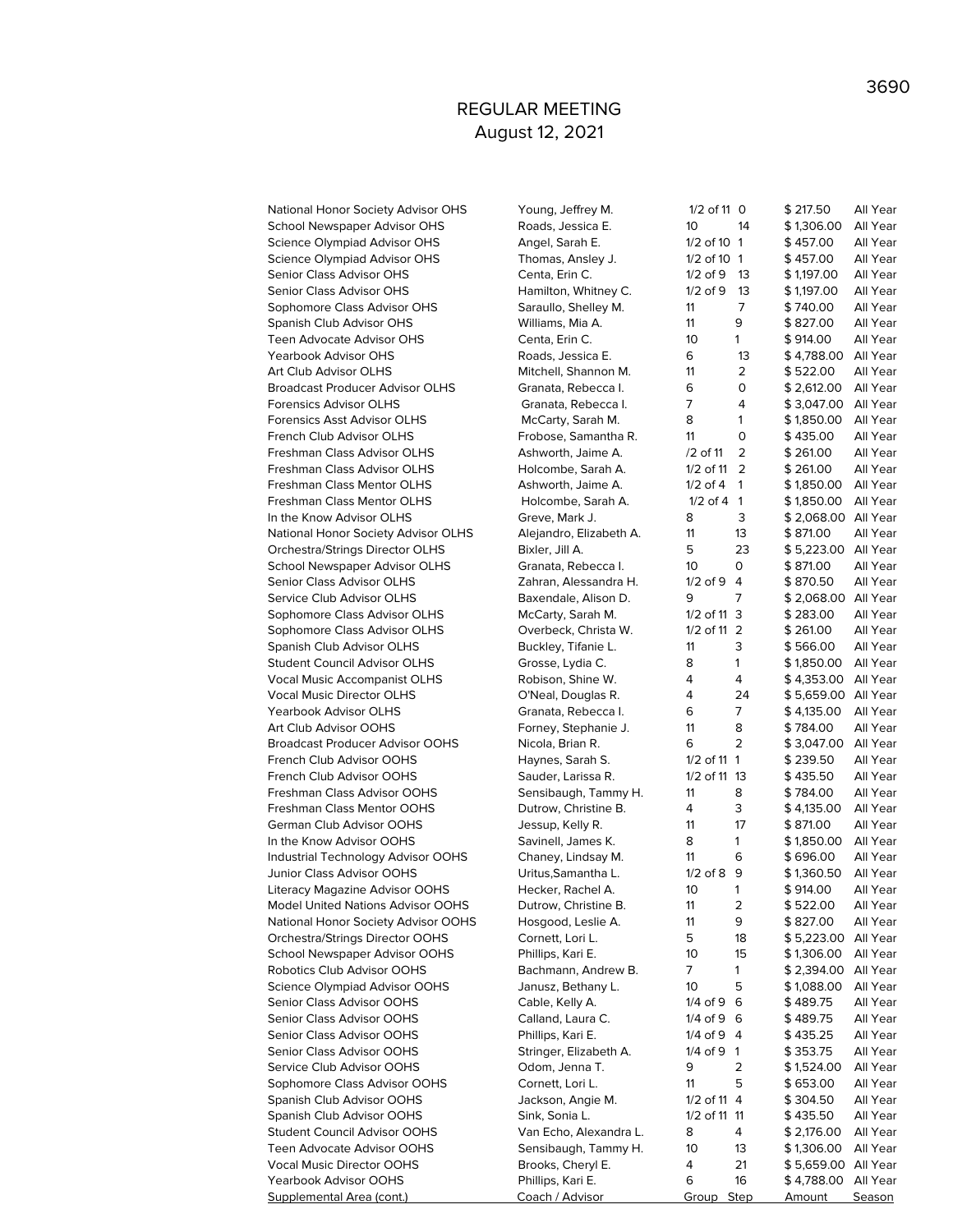| <b>Elementary Enrichment Advisor OCES</b>        | Blankenship, Amy N.        | $1/3$ of 8 2   |                | \$646.47   | All Year |
|--------------------------------------------------|----------------------------|----------------|----------------|------------|----------|
| <b>Elementary Enrichment Advisor OCES</b>        | Foster, Meaghan M.         | $1/3$ of 8 4   |                | \$718.08   | All Year |
| <b>Elementary Enrichment Advisor OCES</b>        | Jacobsen, Roy D.           | $1/3$ of 8 2   |                | \$646.47   | All Year |
| <b>Elementary Music Enrichment Advisor OCES</b>  | Westhoven, Elizabeth M.    | 10             | $\overline{7}$ | \$1,175.00 | All Year |
| <b>Elementary Music Enrichment Advisor OCES</b>  | Westhoven, Elizabeth M.    | 10             | 7              | \$1,175.00 | All Year |
| Safety Patrol Advisor OCES                       | Romano, Amy J.             | 9              | $\overline{2}$ | \$1,524.00 | All Year |
| <b>Elementary Music Enrichment Advisor TRES</b>  | Petz, Stacey A.            | 10             | 8              | \$1,219.00 | All Year |
| <b>Elementary Orchestra/Strings Advisor TRES</b> | Petz, Stacey A.            | 5              | $\overline{7}$ | \$4,571.00 | All Year |
| Safety Patrol Advisor TRES                       | Vogel, Ryan A.             | 9              | 17             | \$2,394.00 | All Year |
| <b>Building Leadership Team</b>                  |                            |                |                |            |          |
| <b>Building Leadership Team AES</b>              | Broxterman, Kylee N.       | $1/2$ of $7$ 1 |                | \$1,197.00 | All Year |
| <b>Building Leadership Team SRES</b>             | Hale, Courtney R.          | 7              | 1              | \$2,394.00 | All Year |
| <b>Band</b>                                      |                            |                |                |            |          |
| <b>Marching Band Director OBHS</b>               | Reeves, Michael R.         | 1              | 8              | \$8,923.00 | Fall     |
| Marching Band Asst Director OHS                  | Grimes Melissa J.          | 3              | 8              | \$6,094.00 | Fall     |
| Marching Band Asst Director OOHS                 | Cabral-Hever,, Jennifer A. | 3              | 17             | \$6,529.00 | Fall     |
| Marching Band Asst Director OOHS                 | Dunn, Craig A.             | 3              | 27             | \$6,529.00 | Fall     |
| Cheerleading                                     |                            |                |                |            |          |
| <b>Head Cheerleader Coach OOHS</b>               | Salupo, Jocelyn N.         | 4              | 1              | \$3,700.00 | Fall     |
| <b>Cross Country</b>                             |                            |                |                |            |          |
| Boys Asst Cross Country Coach OHS                | Cheyunski, Madison S.      | 4              | 1              | \$3,700.00 | Fall     |
| <b>Cross Country Coach OHMS</b>                  | Barstow, Jennifer L.       | 6              | $\mathbf{1}$   | \$2,829.00 | Fall     |
| Asst Cross Country Coach OOMS                    | Dennis, Scott M.           | 7              | 6              | \$3,482.00 | Fall     |
| <b>Football</b>                                  |                            |                |                |            |          |
| <b>Asst Football Coach Volunteer OBHS</b>        | Detter, Wesley G.          | N/A            | N/A            | \$         | Fall     |
| <b>Asst Football Coach Volunteer OBHS</b>        | Wibbeler, Thomas L.        | N/A            | N/A            | \$         | Fall     |
| 8th Grade Head Football Coach OLMS               | Baker, Michael B.          | 6              | 16             | \$4,788.00 | Fall     |
| 7th Grade Head Football Coach OLMS               | Michae, I Zachary A.       | 6              | 4              | \$3,482.00 | Fall     |
| Golf                                             |                            |                |                |            |          |
| Boys Asst Golf Coach OOHS                        | Cromleigh, Thomas P.       | 6              | 0              | \$2,612.00 | Fall     |
| <b>Golf Coach OLMS</b>                           | Longley, Matthew           | 6              | 5              | \$3,700.00 | Fall     |
| Soccer                                           |                            |                |                |            |          |
| Boys Asst Soccer Coach OLHS                      | Baker, Kyle J.             | 4              | 1              | \$3,700.00 | Fall     |
| <b>Tennis</b>                                    |                            |                |                |            |          |
| <b>Girls Asst Tennis Coach OBHS</b>              | Sribanditmongkol, Verathai | 6              | $\circ$        | \$2,612.00 | Fall     |
| Girls Asst Tennis Coach OLHS                     |                            |                |                |            |          |

12. Approve pupil activity supervisor supplemental contract employment for the 2021-2022 schoolyear/season, specifically conditioned on and subject to successful background checks, receipt and final administrative review of all application records and receipt of all other necessary documentation. Employment also is specifically conditioned on and subject to the activity/season occurring, with proration in the event of partial performance as determined by the administration and the supplemental Committee

| Supplemental Area                               | Coach / Advisor         | Group Step |       | Amount              | Season   |
|-------------------------------------------------|-------------------------|------------|-------|---------------------|----------|
| <b>Advisors</b>                                 |                         |            |       |                     |          |
| Show Choir Choreographer OOHS                   | Fark-El-Masri, Tracy L. | 8          | 26    | \$2.829.00          | All      |
| Year                                            |                         |            |       |                     |          |
| <b>Vocal Music Accompanist OOHS</b>             | Harris, Brennan R.      | 4          | -10   | \$5.659.00 All Year |          |
| <b>Elementary Music Encrichment Advisor HES</b> | Zavarella, Leslie A.    | 10         | 25    | \$1,306.00          | All Year |
| Elementary Orchestra/Strings Advisor HES        | Zavarella, Leslie A.    | 5.         | 25    | \$5.223.00          | All Year |
| <b>Performing Arts</b>                          |                         |            |       |                     |          |
|                                                 |                         |            |       |                     |          |
| Supplemental Area (cont.)                       | Coach / Advisor         |            | Group | Step<br>Amount      | Season   |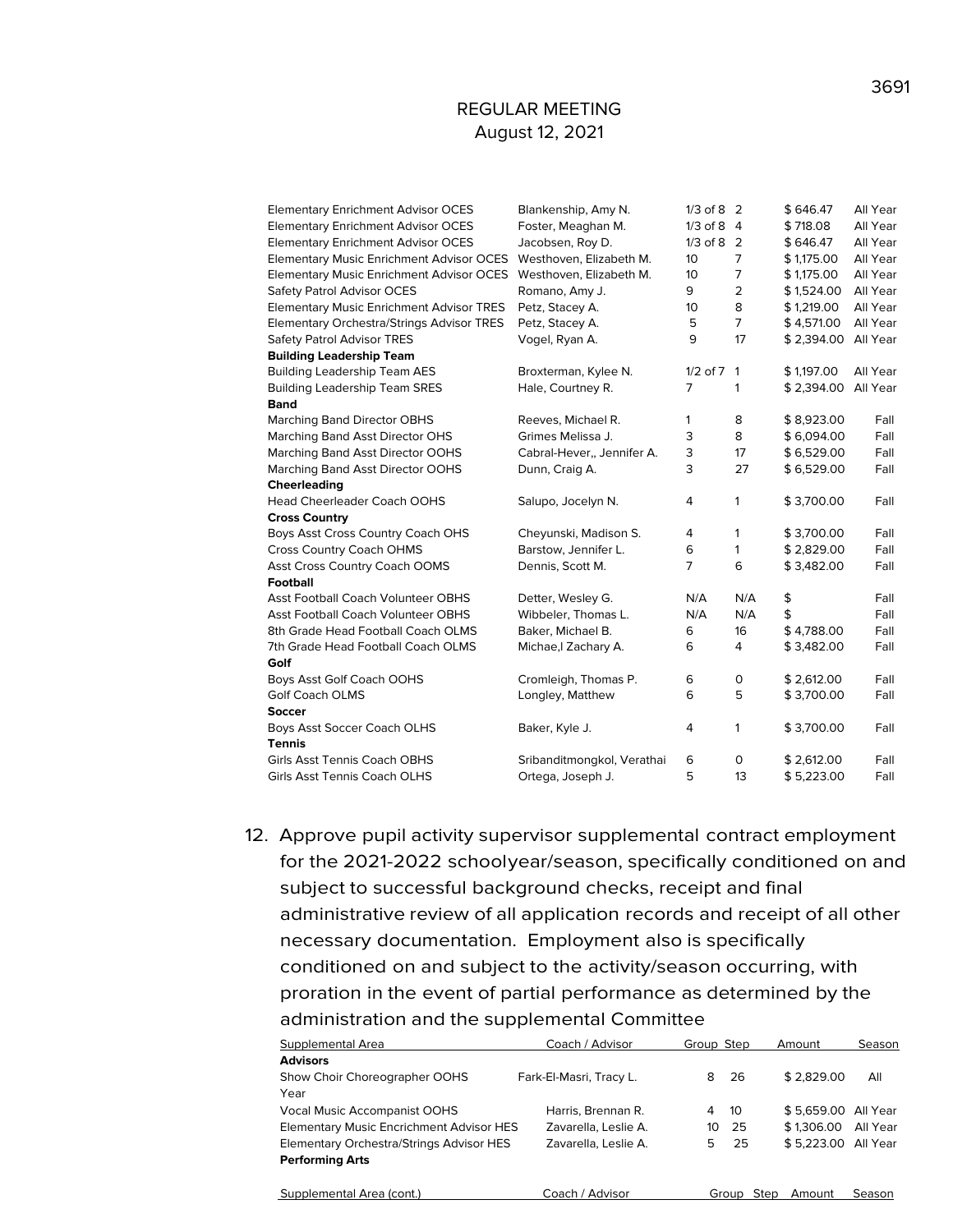| Performing Arts Volunteer-Chaperone OOHS    | Beckett, Virginia I.      |    | $N/A$ $N/A$  | \$            | All Year |
|---------------------------------------------|---------------------------|----|--------------|---------------|----------|
| Performing Arts Volunteer-Chaperone OOHS    | Deutschendorf, Heather A. |    | $N/A$ $N/A$  | \$            | All Year |
| Performing Arts Volunteer-Chaperone OOHS    | Eirich, Tasha Y.          |    | $N/A$ $N/A$  | \$            | All Year |
| Performing Arts Volunteer-Chaperone OOHS    | Fish, Hollie R.           |    | $N/A$ $N/A$  | \$            | All Year |
| Performing Arts Volunteer-Chaperone OOHS    | Jenkins, Julie A.         |    | N/A N/A      | \$            | All Year |
| Performing Arts Volunteer-Chaperone OOHS    | Mathew, Supriya C.        |    | N/A N/A      | \$            | All Year |
| Performing Arts Volunteer-Chaperone OOHS    | Pick, Georgia M.          |    | N/A N/A      | \$            | All Year |
| Performing Arts Volunteer-Chaperone OOHS    | Rider, Loretta E.         |    | N/A N/A      | \$            | All Year |
| Performing Arts Volunteer-Chaperone OOHS    | Taylor, Jeremy J.         |    | N/A N/A      | \$            | All Year |
| Performing Arts Volunteer-Chaperone OOHS    | Taylo,r Rhonda J.         |    | $N/A$ $N/A$  | \$            | All Year |
| Performing Arts Volunteer-Chaperone OOHS    | Wendel, Heidi L.          |    | $N/A$ $N/A$  | \$            | All Year |
| <b>Band Camp</b>                            |                           |    |              |               |          |
| <b>Band Camp Volunteer OBHS</b>             | Patrick, Grace E.         |    | N/A N/A      | \$            | Summer   |
| <b>Band Camp Volunteer OBHS</b>             | Smith, James R.           |    | N/A N/A      | \$            | Summer   |
| <b>Band Camp Volunteer OBHS</b>             | Stadler, Kylie N.         |    | N/A N/A      | \$            | Summer   |
| <b>Band</b>                                 |                           |    |              |               |          |
| Band Marching Band Asst Director OBHS       | Carlton, Jacob M.         | 3  | 5            | \$5,441.00    | Fall     |
| Marching Band Percussion Director OBHS      | Contini, Rocco A.         | 8  | 3            | \$2,068.00    | Fall     |
| Marching Band Majorette Flags Corp Dir. OHS | Finley, Valery A.         | 7  | 0            | \$2,176.00    | Fall     |
| Cheerleading                                |                           |    |              |               |          |
| <b>Asst Cheerleader Coach OOHS</b>          | Billiter, Darin S.        | 6  | 1            | \$2,829.00    | Fall     |
| Asst Cheerleader Coach OOHS                 | Condo, Morgan A.          | 6  | 3            | \$3,265.00    | Fall     |
| <b>Cross Country</b>                        |                           |    |              |               |          |
| Asst Cross Country Coach Volunteer OBHS     | Schlabig, Jack E.         |    | $N/A$ $N/A$  | \$            | Fall     |
| Asst Cross Country Coach OLHS               | Campo, Shawn Z.           | 4  | 1            | \$3,700.00    | Fall     |
| Asst Cross Country Coach OHMS               | Fichtelman, Stephanie C.  | 7  | $\mathbf{1}$ | \$2,394.00    | Fall     |
| Asst Cross Country Coach Volunteer OSMS     | Glauer, Dylan             |    | N/A N/A      | \$            | Fall     |
| <b>Faculty Manager</b>                      |                           |    |              |               |          |
| <b>Faculty Manager OLHS</b>                 | Gillum, Tanner T.         |    | $1/2$ of 4 3 | \$2,067.50    | Fall     |
| <b>Faculty Manager OOHS</b>                 | LaChapelle, Peter         |    | $1/2$ of 41  | \$1,850.00    | Fall     |
| <b>Faculty Manager OLMS</b>                 | Tippie, Blake A.          | 60 |              | \$2,612.00    | Fall     |
| <b>Field Hockey</b>                         |                           |    |              |               |          |
| Girls Head Field Hockey Coach OHS           | Brehm, Elizabeth R.       | 27 |              | \$6,747.00    | Fall     |
| Girls Asst Field Hockey Coach OLHS          | Ross, Paige T.            |    | 1/4 of 47    | \$1,251.50    | Fall     |
| <b>Football</b>                             |                           |    |              |               |          |
| <b>Asst Football Coach Volunteer OBHS</b>   | Harrison, Xavier          |    | N/A N/A      | \$            | Fall     |
| <b>Asst Football Coach Volunteer OBHS</b>   | Skuratowicz, Blake        |    | N/A N/A      | \$            | Fall     |
| <b>Asst Football Coach OHS</b>              | Primavera, Chris R.       | 3  | 3            | \$5,006.00    | Fall     |
| <b>Asst Football Coach Volunteer OHS</b>    | Price, Robert             |    | N/A N/A      | \$            | Fall     |
| Asst Football Coach Volunteer OLHS          | Lickovitch, David C.      |    | N/A N/A      | \$            | Fall     |
| Asst Football Coach Volunteer OOHS          | Trombetti, Joseph         |    | N/A N/A      | \$            | Fall     |
| Asst Football Coach Volunteer OBMS          | Jarrett, Jacob P.         |    | N/A N/A      | \$            | Fall     |
| 8th Grade Asst Football Coach OHMS          | Handy, Dillon S.          | 7  | 0            | \$2,176.00    | Fall     |
| 7th Grade Asst Football Coach OHMS          | Gardner, Andy             | 7  | 0            | \$2,176.00    | Fall     |
| 8th Grade Asst Football Coach OLMS          | Fields, Mitchell K.       | 7  | 0            | \$2,176.00    | Fall     |
| 7th Grade Asst Football Coach OLMS          | Hale, Matthew J.          | 7  | 0            | \$2,176.00    | Fall     |
| Asst Football Coach Volunteer OLMS          | Kuhn, Jeff M.             |    | N/A N/A      | \$            | Fall     |
| Asst Football Coach Volunteer OLMS          | Rush, Luke M.             |    | N/A N/A      | \$            | Fall     |
| 8th Grade Head Football Coach OOMS          | Ritzer, Dan A.            | 6  | 0            | \$2,612.00    | Fall     |
| 8th Grade Asst Football Coach OOMS          | Almond, Samuel C.         | 7  | 0            | \$2,176.00    | Fall     |
| 7th Grade Head Football Coach OOMS          | Althoff, Craig A.         | 6  | 0            | \$2,612.00    | Fall     |
| 7th Grade Asst Football Coach OOMS          | Luling, Paul M.           | 7  | 0            | \$2,176.00    | Fall     |
| Asst Football Coach Volunteer OOMS          | Eichel, Shawn T.          |    | N/A N/A      | \$            | Fall     |
| Soccer Asst Soccer Coach Volunteer OBHS     | Poehler, Sean H.          |    | N/A N/A      | \$            | Fall     |
| Boys Asst Soccer Coach OLHS                 | Malobabic, Nikola         | 4  | 0            | \$3,482.00    | Fall     |
| Girls Asst Soccer Coach OLHS                | Farghalie, Mamdouh        | 4  | 8            | \$5,223.00    | Fall     |
| Boys Asst Soccer Coach OOHS                 | Williamson, Robert L.     | 4  | 2            | \$3,918.00    | Fall     |
| Statistician Statistician OOHS              | Trombetti, Joseph         | 11 | 2            | \$522.00      | Fall     |
| Volleyball 7th Grade Volleyball Coach OHMS  | Missig, Michelle L.       | 6  | $\mathbf{1}$ | \$2,829.00    | Fall     |
| Supplemental Area (cont.)                   | <u>Coach / Advisor</u>    |    | Group Step   | <u>Amount</u> | Season   |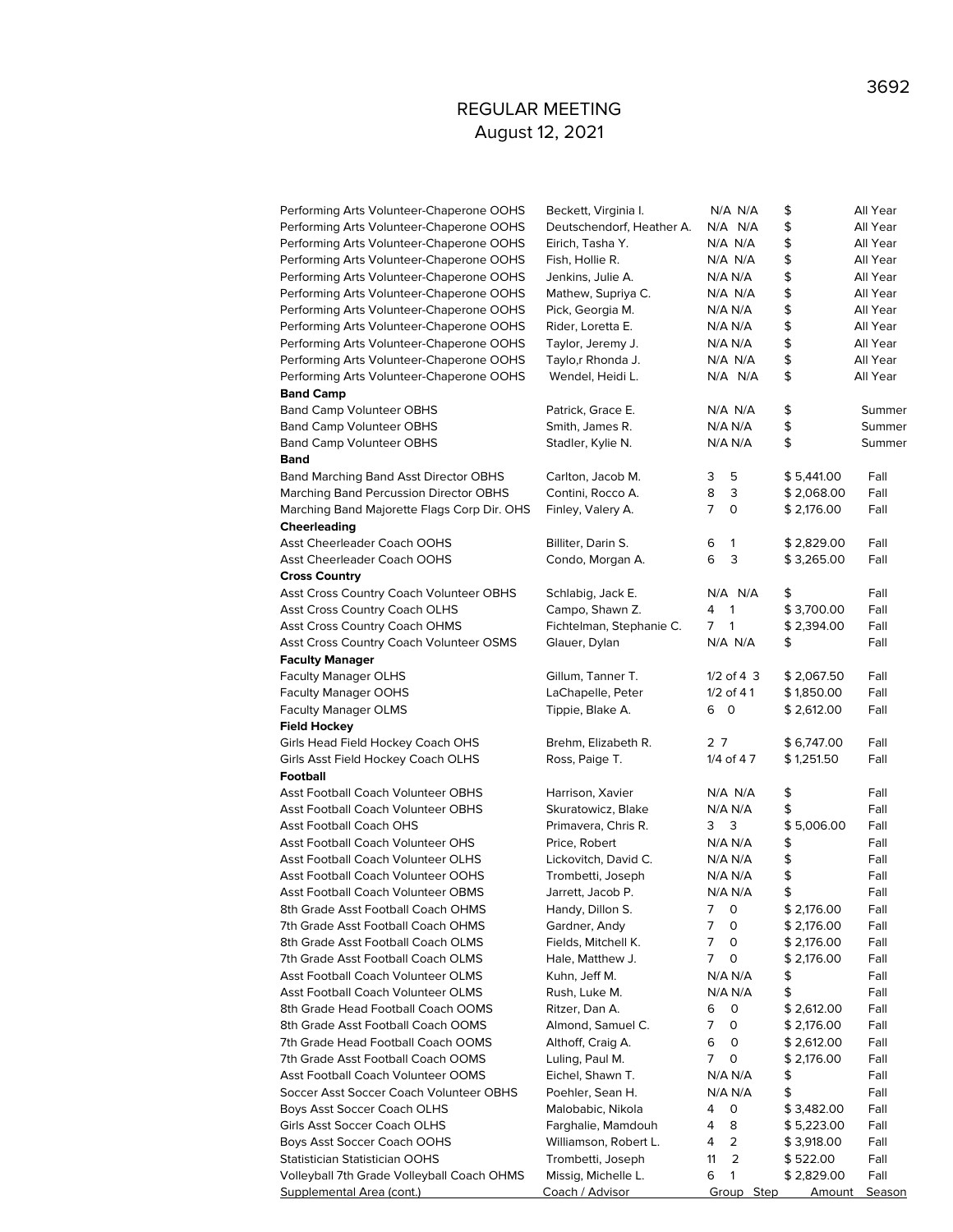| 8th Grade Volleyball Coach OLMS  | Hughes, Laura A. | 68           | \$4.353.00 | Fall |
|----------------------------------|------------------|--------------|------------|------|
| <b>Weight Training</b>           |                  |              |            |      |
| Weight Training Coordinator OLHS | Malik. Jacob A.  | $1/2$ of 5 1 | \$1.632.50 | Fall |

#### A. Specific Human Resource Items - Classified Staff

1. Accept, with regret, for the purpose of retirement, the following classified resignation(s):

**Osborne, Carol S**., Transportation, Driver, effective August 10, 2021

**2.** Accept, with regret, the following classified resignations **Bednar, Patricia A.,** Liberty Middle School, Food Service Worker, effective August 9, 2021 **Blackford, Robert M.,** Olentangy Academy, Intervention Aide, effective August 2, 2021 **Clifford, Amy M.,** Transportation, Driver, effective July 31, 2021 **Dent Mackessy, Poteah,** Alum Creek Elementary School, Intervention Aide, effective July 12, 2021 **Dutey, Stefani L.,** Transportation, Driver, effective July 28, 2021 **Garland, Brooklyn M.,** Heritage Elementary School, Intervention Aide, effective August 1, 2021 **Herrmann, Christine M.,** District, Special Education Clerk, effective August 4, 2021 **Hunter, Cassidy,** Walnut Creek Elementary School, Intervention Aide, effective August 10, 2021 **Irelan, Lori B.,** Liberty Middle School, Food Service Worker, July 30, 2021 **Kiener, Jennifer L.,** Olentangy High School, Food Service Worker, effective July 31, 2021 **Knox-Adamczak, Catherine M.,** Hyatts Middle School, Food Service Worker, effective July 31, 2021 **Lehman, Susan M.,** Transportation, Driver, effective August 19, 2021 **Parker, Cami A.,** Transportation, Driver, effective August 18, 2021 **Rickens, Michelle L.,** Freedom Trail Elementary School, Food Service Manager, effective August 9, 2021 **Ruland, Ann N.,** Liberty Tree Elementary School, Food Service Manager, effective July 30, 2021 **Sanzone, Sarah J.,** Human Resources, Administrative Secretary, effective August 13, 2021 **Silberstein, Stayce L.,** Oak Creek Elementary School, Food Service Worker, effective August 4, 2021 **Slaughter, Paula B.,** Liberty Tree Elementary School, Playground/Cafeteria Aide, effective August 4, 2021 **Smith, Ryan G.,** Transportation, Driver, effective July 26, 2021 **Staffen, Joseph D.,** Transportation, Driver, effective July 29,2021 **Trott, Jennifer L.,** Human Resources, Administrative Secretary, effective August 13, 2021

#### 3. Approve classified transfer(s):

**Abbott, Emily J.,** Cheshire Elementary School, Food Service Worker to Liberty Tree Elementary School, Food Service Manager, effective August 9, 2021 **Abramowitz, Melissa M**., Technology, Technology Specialist to Technology, Technology, NetworkSpecialist, effective August 1, 2021 **Bennett, Stephanie**, Transportation, Dispatcher Clerk to Transportation, Administrative Secretary, effective August 4, 2021 **Donnelly, Lori A**., Freedom Trail Elementary School, Food Service Worker to Freedom Trail Elementary School, Food Service Manager, effective August 9, 2021

4. Approve classified additional service contract days: **Ahmed, Carrie L**., OASIS, Office Aide, 2 additional days 3693

5. Approve classified positions paid through memorandum billing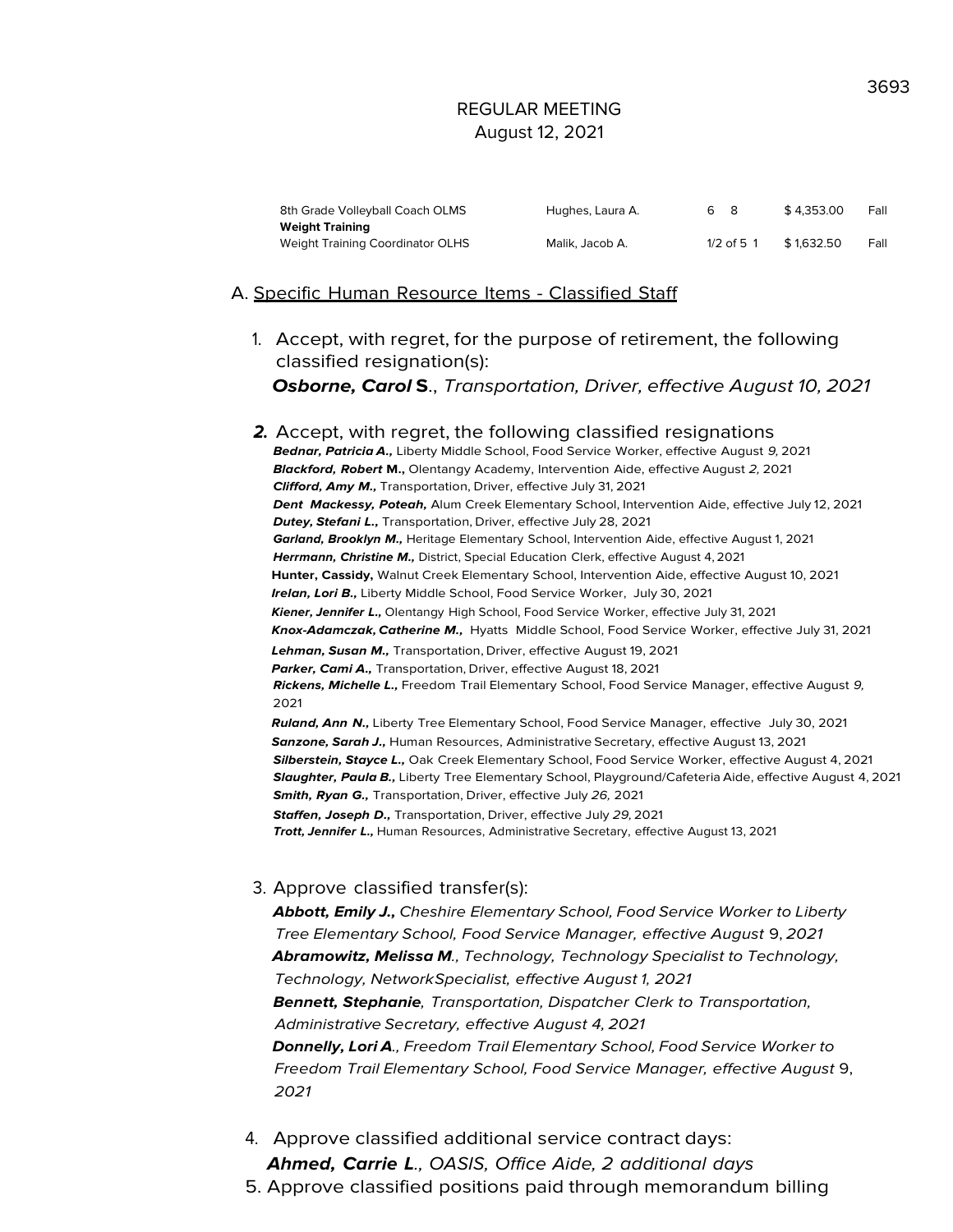| Employee Name                                     | Position/Location        | <sup>-</sup> otal | Salary   |            |
|---------------------------------------------------|--------------------------|-------------------|----------|------------|
|                                                   |                          | Hours             | Per Hour | Total      |
| <b>Home Instruction</b>                           |                          |                   |          |            |
| Mangine, Ellen M.                                 | Aide, Intervention OLMS  | 220.00            | \$25.00  | \$5.500.00 |
| <b>Summer Intervention Academy 2021 (SIA '21)</b> |                          |                   |          |            |
| Niemeyer, Stephanie E.                            | Aide, Intervention HES   | 1.00              |          | \$600.00   |
| Rose, Amber Aide,                                 | <b>Intervention ACES</b> | 2.00              |          | \$1,200.00 |
|                                                   |                          |                   |          |            |

6. Approve classified employment for the 2021-22 school year, specifically conditioned on and subject to successful background checks, receipt and final administrative review of all application records, and receipt ofall other necessary documentation:

**Anderson, Errin A.,** Berkshire Middle School, Cafeteria Aide **Carothers, Zachary**, Shanahan Middle School, Custodian **Dorsey, David N.,** Scioto Ridge Elementary School, Custodian **Endres, Kalyn E.,** Heritage Elementary School, Intervention Aide **Frabotta, Carie R.,** Oak Creek Elementary School, Clinic Aide **Hill, Reiko,** Tyler Run Elementary School and Alum Creek Elementary School, Intervention Aide **Jasinski, John A.,** Shanahan Middle School, Custodian **Koch, Barbara J.,** Wyandot Run Elementary School, Intervention Aide **Lynch, Nicole L.,** Human Resources, Administrative Secretary **Michaleson, Jenny,** Orange Middle School, Cafeteria Aide **Miller, Heather,** Liberty Tree Elementary School, Playground/Cafeteria Aide **Ponticel/o, Giles,** Transportation, Driver **Price, Keith A,** Transportation, Driver **Rittenhouse, Jared,** Indian Springs Elementary School, Custodian **Schomaker, Karli M,** Indian Springs Elementary School, Cafeteria Aide **Szelestey, Robert,** Transportation, Driver **Tinsely, David L.,** Walnut Creek Elementary School, Custodian **Traini, Nathan J.,** Berlin High School, Intervention Aide **Yeckely, Jacob C.,** Hyatts Middle School, Intervention Aide

7. Approve classified substitute workers for the 2021-22 school years, specifically conditioned on andsubject to successful background checks, receipt and final administrative review of all application records, and receipt of all other necessary documentation:<br>Abseon, Amanda Grigalunas, Renee

Baker, Leanna **Houman, Matthew** Strickland, Michelle Barbera, Faye **Kienzie, Jana** Talele, Sariak Begg, Jacqueline Konves, Lisa Thomas, John Beechey, Carol Lele, Pradnya Thompson, Jeffrey Caridas, Lydia Lokhande, Deepali Walker, Erin Castro, Anyston **Lorenz, Andrea** Wert, Laura Cochra, Stacy McAdow, Candace Zielachowski, Sarah Cochran, Jennie Morrisson, Mark Connelly, Andrea Nguyen, Jennette Davis, Scott Perry, Melissa Day, Mary **Primavera**, Heather DeVaughn, Jennifer Rassekh, Christian Dewese, Caroline Reda, Stephanie Dolan, Patrick Reed, Erin Frendberg, Kristi Ronquillo- cruz, Zonia Gaines, Audrey Scanlon, Lisa Ganesan, Vani Shukla, Bharati Gardner, Sharon Singleton, Amanda Goble, Jamie Schuren, Bruce

Grigalunas, Renee Spitale, Michelle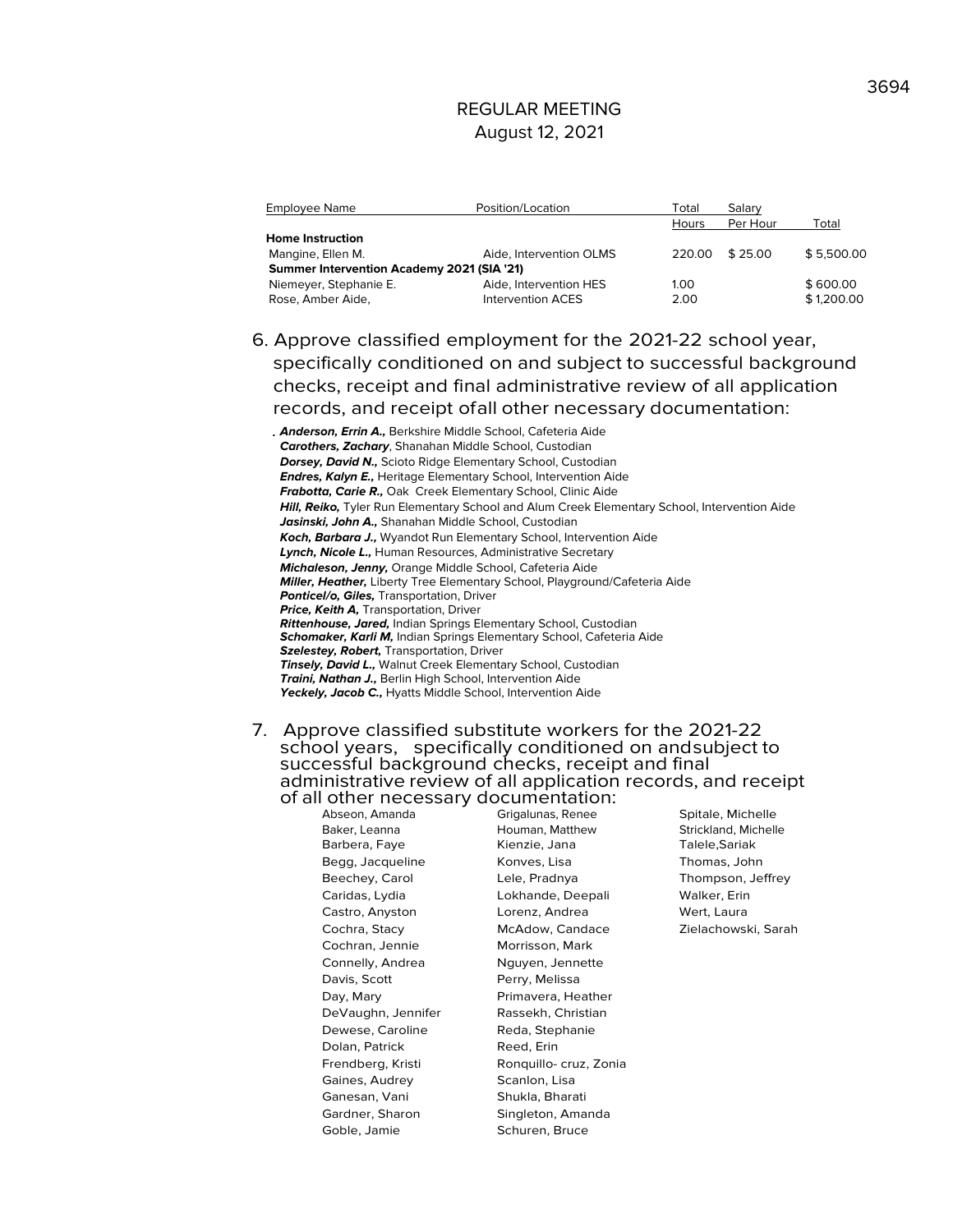- B. Approve senior(s) for graduation, pending certification of completion of all district, state, and local requirements: Berlin High School: Carson IV, Caleb Orange High School: Borer, Hanna
- C. Approve student overnight and out-of-town trips

| School      | Beainnina | Return      | Davs   | No. of     | Category/Event   | Location    | Fransportation | # of     |
|-------------|-----------|-------------|--------|------------|------------------|-------------|----------------|----------|
|             | Date      | Date        | Missed | Volunteers |                  |             |                | Students |
| <b>OOHS</b> | 8/14/2021 | 8/15/2021 0 |        |            | Girls Volleyball | Toledo. OH  | Parents        | 15       |
| <b>OOHS</b> | 3/27/2022 | 3/31/20220  |        |            | Softball         | Orlando. FL | Air            | 32       |

### **XI. Superintendent Action Items**

- D. Approve bus routes and stops for the 2021-22 school year and authorize the director of transportationto make<br>changes to routes and stops as necessary. (Bus routes will be kept in the East and West Transportation Centers and are available for parents through their PowerSchool account.)
- E. Approve purchase with Garland/DBS, Inc. for the repair of exterior EIFS (stucco) walls and to paint/coat sections of the metal roofing panels at Olentangy High School in the amount of \$171.9.
- F. Approve purchase with Genesis Building Systems to replace the life safety systems at Tyler Run, Scioto Ridge and Liberty Tree Elementary Schools and a life safety panel at Liberty High School in the amount of \$211,935
- G. Approve a Right-Of-Way Easement to DEL-CO Water Company, Inc. on district owned property located at Middle School #6 in the amount of \$1.00
- H. Approve a drainage easement with the Board of County Commissioners of Delaware County on district owned property at Middle School #6

Executive Motion by D. King, seconded by Dr. L. Wyse to enter into executive session Session at 8:19 p.m., as permitted by Section 121.22 (G) (l) of the Ohio Revised 21-169 Code, to consider the employment of public employees

> Vote: D. King yes; Dr. L. Wyse, yes; K O'Brien, yes; Mrs. Patrick yes; J. Wagner Feasel, yes. Motion Carried